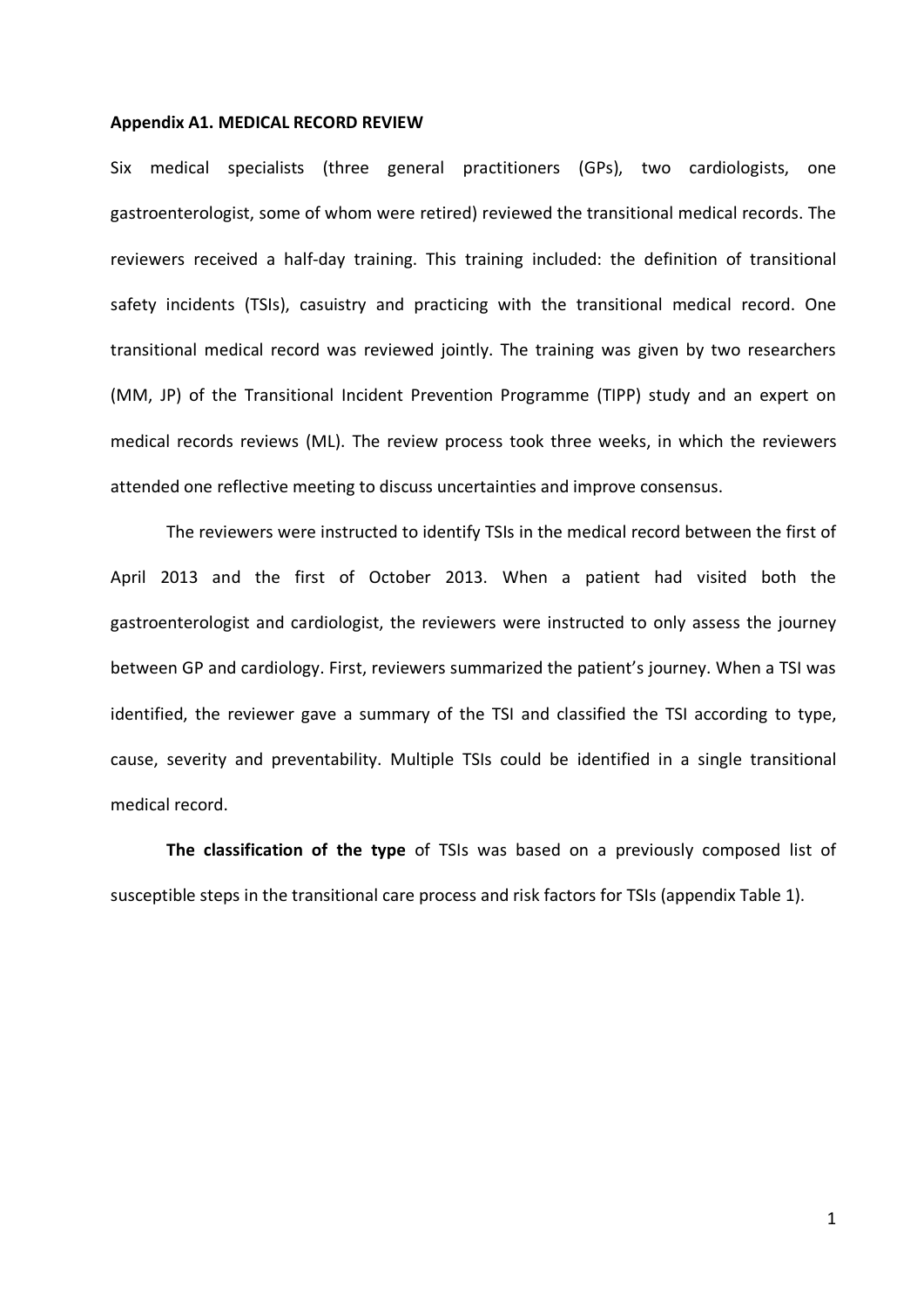## **Appendix Table 1. Classifications of type**

Type

- 1 Referral information from GP to hospital
- 2 Information from hospital to GP (e.g. not available, delayed, incomplete, incorrect, ignored in hospital)
- 3 Diagnostic examination (e.g. not performed, twice performed, incorrect test)
- 4 Medication/prescription (not registered, double or incorrect medication)
- 5 Most responsible physician
- 6 Communication/co-operation
- 7 Triage
- 8 Diagnosis
- 9 Self-care advise
- 10 Accessibility
- 11 Out-of-hours service
- 12 Discharge from the outpatient clinic (other than correspondence)
- 13 Discharge after hospitalization (other than correspondence)
- 14 Referral to outpatient clinic (other than correspondence)
- 15 Referral to hospital for emergency department or hospitalization (other than correspondence)
- 16 Record-keeping in the medical record

*GP=general practitioner.* 

**The classification of the cause** of TSIs was based on the Eindhoven Classification Model,

which differentiates "techniques", "organization", "human acts" and "patient related" as causal

factors. Both the categorization of type and cause were multiple response questions.

**The classification of the severity** of TSIs was based on the National Coordinating Council

for Medication Error Reporting and Prevention Index (NCC MERP Index), which is frequently used to classify the severity of errors. The items "mental harm" and "delay" were added to the NCC MERP Index to fit the subject of transitional care better. The levels of the NCC MERP were divided into three groups: 1) "unsafe situations", which corresponds with level A of the NCC MERP Index, 2) "near misses", which corresponds with level B through D and 3) "adverse events", which corresponds with level E through I (Appendix Table 2).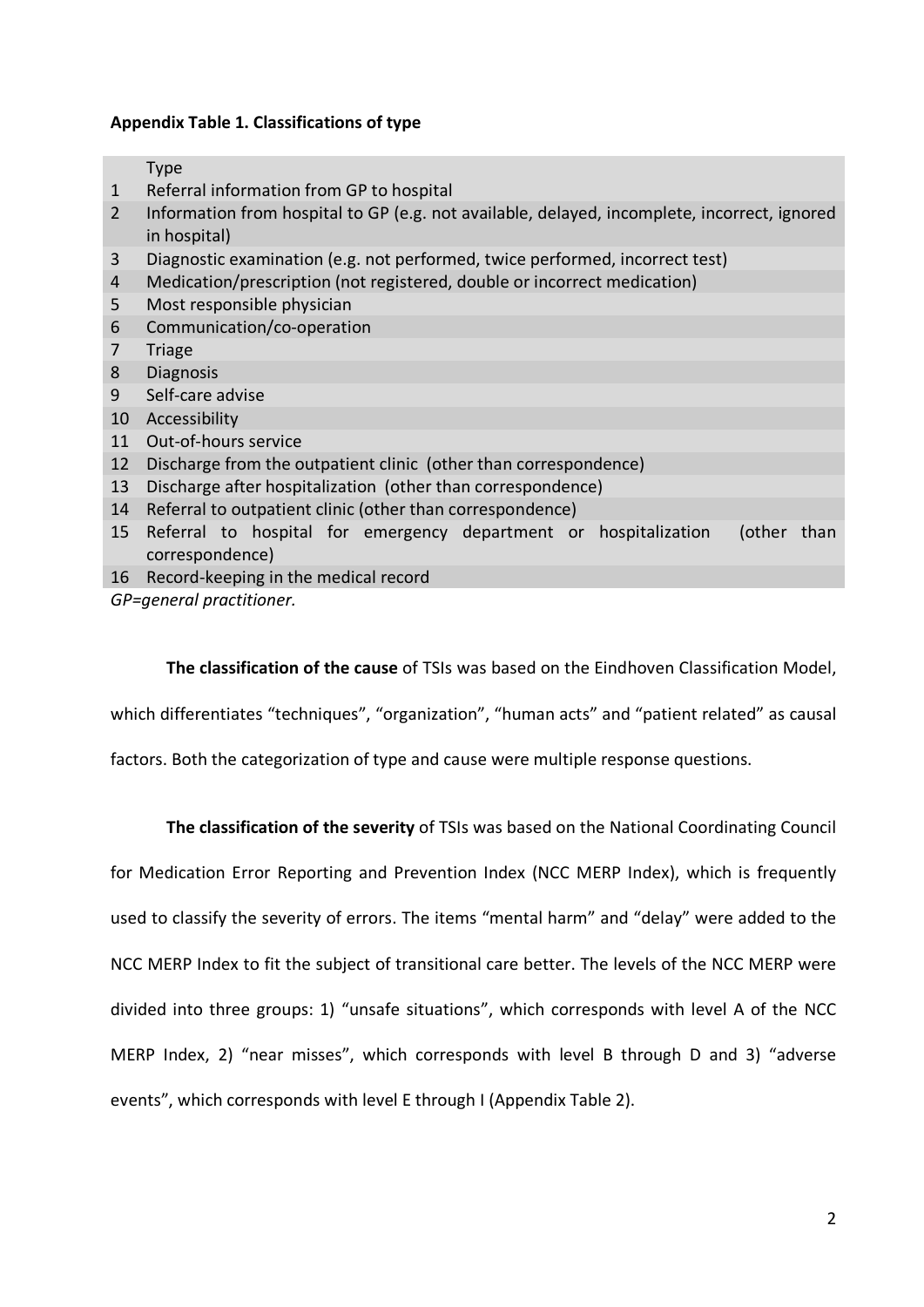## **Appendix Table 2 Classification of severity**

- **A** "Circumstances or events occurred that had the capacity to cause error"
- **B** "Error occurred but did not reach the patient"
- **C** "Error occurred that reached the patient but did not cause patient harm"
- **D** "Error occurred that reached the patient and required monitoring to preclude harm or confirm that it caused no harm"
- **E** "Error occurred that may have contributed to or resulted in temporary (mental or physical) harm or prolonged suffering from curable symptoms and required intervention"
- **F** "Error occurred that may have contributed to or resulted in (mental or physical) harm and required an initial or prolonged hospital stay"
- **G** "Error occurred that contributed to or resulted in permanent patient harm"
- **H** "Error occurred that required intervention to sustain patient's life"
- **I** "Error occurred that may have contributed to or resulted in patient death"

**The classification of the preventability** of TSIs was divided into a six-point scale, ranging from "(nearly) no evidence of preventability" to "(definitely) evidence of preventability". Beforehand, additional questions were asked to trigger the reviewer's train of thoughts. Furthermore, the reviewers were asked during which transition of the healthcare process the TSI had happened (at referral, at hospitalization, at/after discharge, during/after visit to the outpatient clinic, at a visit to the GP or unclear). If needed, consultation with other medical specialties (cardiologist, gastroenterologist, GP) was available. When a reviewer indicated uncertainty about a (possible) TSI, an expert reviewed the transitional medical record as well. Next, the reviewers evaluated the quality of the medical records of both the GP and the hospital separately and the correspondence between the two, categorized in "good", "adequate", "moderate", "poor" and "not possible to review due to missing data". The case report form is can be found in Appendix 2.

## **Appendix A2. STANDARDISED ASSESSMENT OF OBJECTIVELY IDENTIFIABLE TSIs**

Two researchers assessed three objectively identifiable TSIs as a reference standard. These three TSIs consisted of (1) presence and timeliness of correspondence from hospital to GP; (2)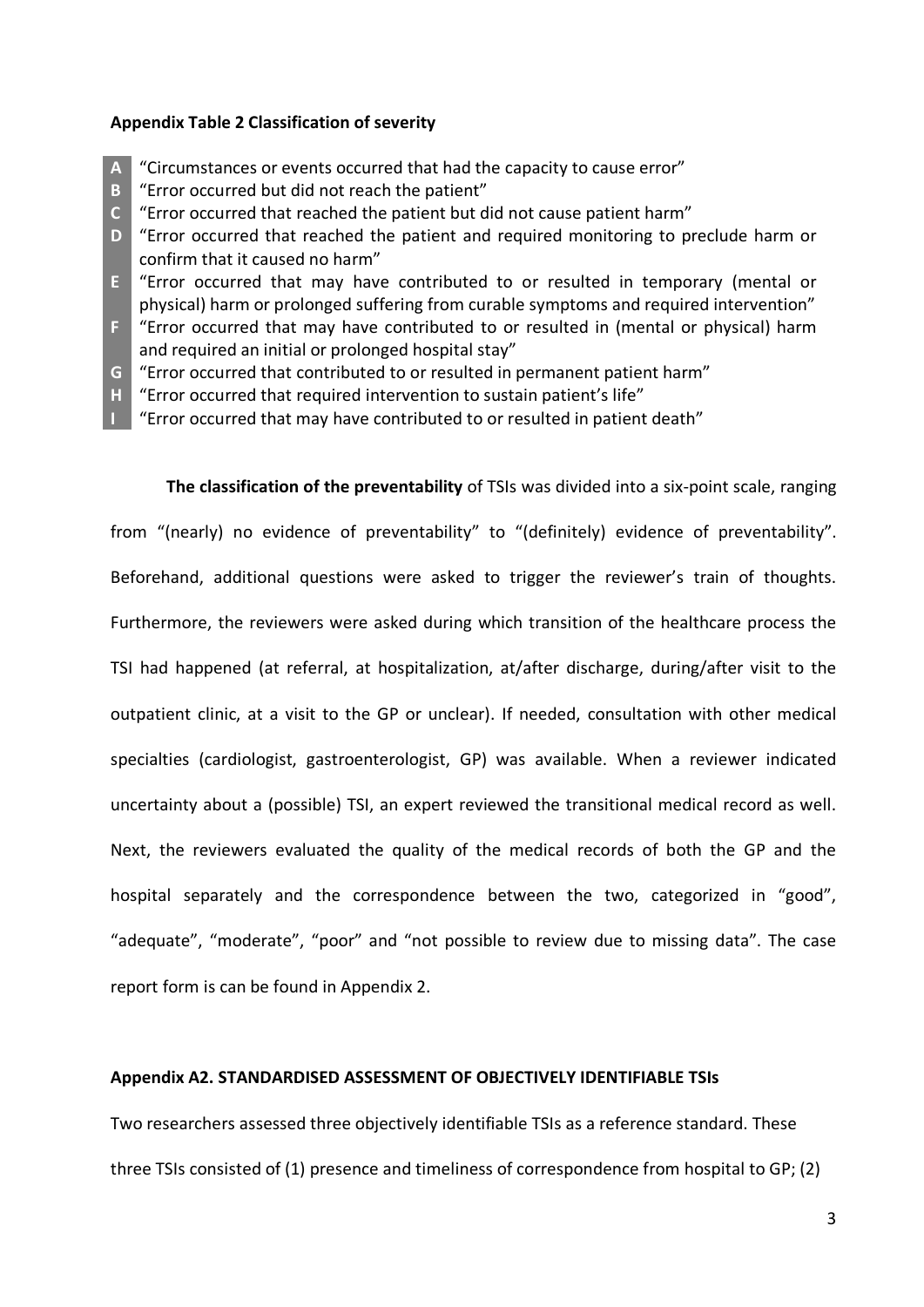redundant diagnostic testing performed twice both by the GP and hospital; and (3) communication of prescription changes made in the hospital. First, the researchers assessed the number of visits to the outpatient clinic, number of hospital admissions and number of visits to the GP. Second, they assessed the number of transitions, in which a referral by the GP, discharge by the outpatient clinic or after hospital stay, and important policy changes in hospital that demanded communication with the GP were counted as a transition. Third, they assessed if correspondence was present in the medical record, and if correspondence was timely (within 14 days after the transition). When the correspondence was not present or delayed, we considered this a transitional incident. Fourth, the researchers assessed the performed diagnostic tests. When the test was performed both by the GP and the hospital within three months and met the inclusion criteria, we considered this a TSI. Inclusion criteria were: 1) any laboratory test that is not routine (e.g. hormones, virus serology or other blood levels that are not susceptible to acute change), 2) blood- or urine cultures, 3) radiology (echo, x-rays or spectroscopy), 4) event recording (heart rhythm registration), 5) pathology tests (smear tests, skin biopsy), and 6) spirometry. Exclusion criteria: 1) any diagnostic test that requires repetition (e.g. urine analysis, electrocardiography), 2) blood tests susceptible to acute changes (e.g. troponin, CRP, BSE, leucocytes, blood gas analysis), 3) diagnostic testing usually not performed or requested by the GP (CT-scans, MRIs, colonoscopies, liquor testing), 4) diagnostic tests performed twice because of deterioration of the patient 5) diagnostic tests that are performed twice within one organisation (within the general practice or hospital). Last, a researchers identified prescription changes in the hospital medical record (both in the written consultation text and the medication prescription), and checked the GP medical records for confirmation or clues of the communicated prescription change. When no sign of

4